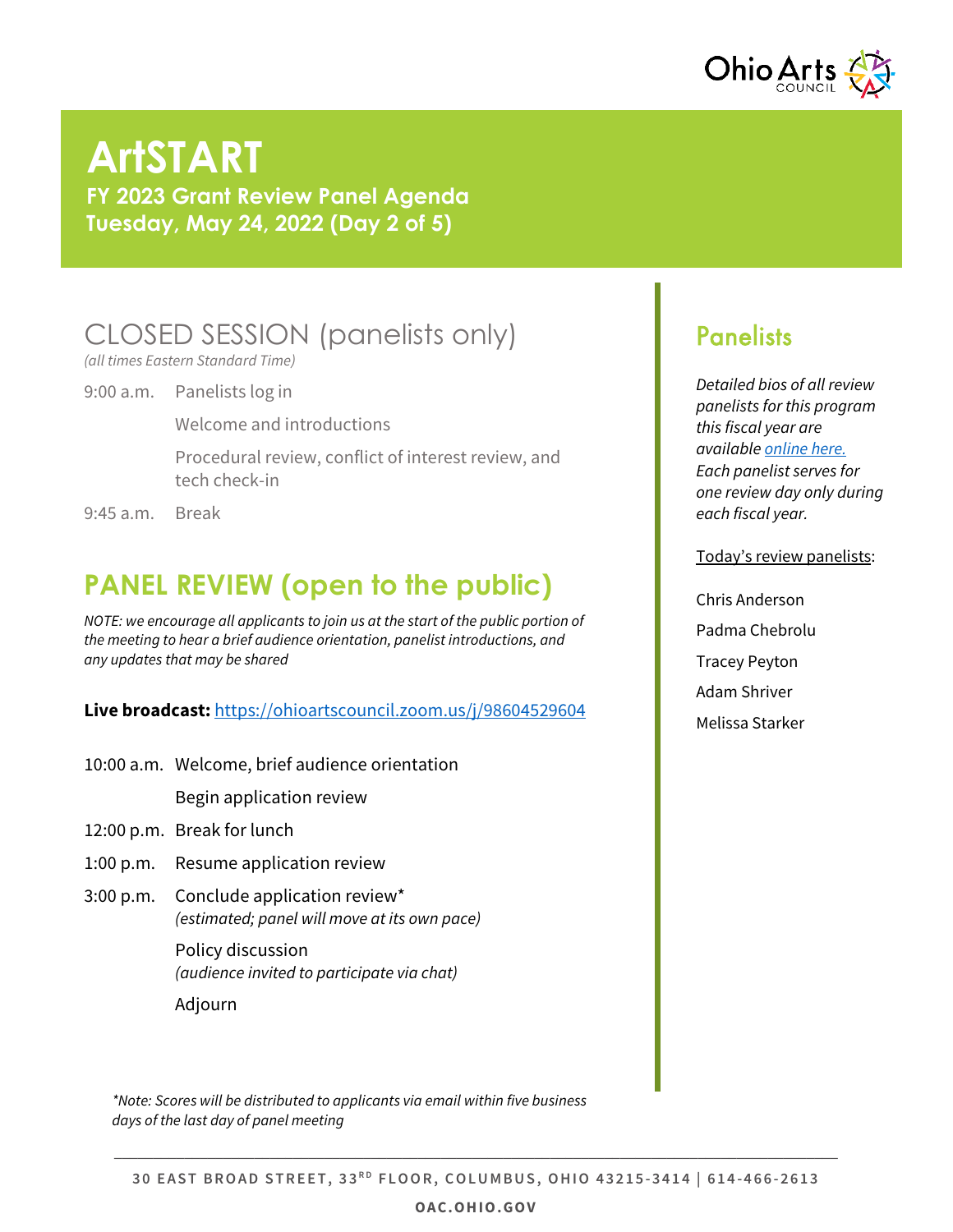

# **Order of Review**

### **FY 2023 ArtSTART – Day 2**

| #  | <b>Organization</b>                            | <b>Grant (Submission Number and Title)</b>             |
|----|------------------------------------------------|--------------------------------------------------------|
|    |                                                | 2314176 - Neighborhood Songlines: New Music            |
| 1  | A Mindful Moment                               | <b>Commission for Mindful Music Moments 2022</b>       |
| 2  | Art Museum/Miami University                    | 2314227 - Current Forms: Ohio Figurative Ceramics      |
| 3  | Artists Open Studio Inc                        | 2314360 - Jubileego Festival & Artists' Open Studio    |
| 4  | ArtsX/Bowling Green State University           | 2314352 - ArtsX 2022                                   |
|    |                                                | 2314396 - Caledonia Farmers' Market: Inaugural         |
| 5  | Caledonia Farmers Market                       | <b>Summer Music Performance Series</b>                 |
|    |                                                | 2314368 - 11th Annual Greater Cleveland Urban Film     |
| 6  | <b>Greater Cleveland Urban Film Foundation</b> | Festival                                               |
|    | Gum-Dip Theatre/Center for Applied Theater     | 2314401 - Touring production of Three Countries, One   |
| 7  | and Active Culture                             | Mother                                                 |
| 8  | <b>Harvard Community Services Center</b>       | 2314211 - Jazz for Harvard: Healing Arts               |
|    |                                                | 2313853 - 2022 IFUSA - Celebrating Diversity Thru      |
| 9  | <b>India Festival USA</b>                      | Music, Arts & Cultures                                 |
|    | Jewish Family Service of Akron/Jewish Family   |                                                        |
| 10 | Service Association of Cleveland               | 2314137 - Art Instruction for Older Adults             |
| 11 | Julia de Burgos Cultural Arts Center           | 2314179 - Latino Cultural Arts Programming             |
|    |                                                | 2314327 - Kaboom! Concert Premiere for Student         |
| 12 | Kaboom Collective                              | Album Project with Video                               |
|    |                                                | 2314286 - Reporting From Where We Live: A Community    |
| 13 | Land Cle                                       | Journalism Course                                      |
|    | ListenCLE/Cleveland Festival of Arts and       |                                                        |
| 14 | Technology                                     | 2314388 - ListenCLE                                    |
| 15 | Malvern Community Development Fund             | 2314357 - Summer Community Entertainment Bundle        |
|    |                                                | 2313984 - ArtSTART - Performance of Classical Choral   |
| 16 | Master Singers Chorale of Northeast Ohio       | Concerts                                               |
| 17 | Medina County Arts Council                     | 2314012 - Arts Week 2022                               |
|    | Mojuba Dance Collective (previously Errin      |                                                        |
| 18 | Ministries)                                    | 2314382 - Mojuba Festival of Dance and Culture         |
|    | Morgan Art of Papermaking Conservatory and     | 2314034 - Practicing Paper: Workshops for Professional |
| 19 | <b>Educational Foundation</b>                  | to Aspiring Artists                                    |
| 20 | Museum of Creative Human Art                   | 2314028 - Inspiring Creativity                         |
| 21 | Music and Art at Trinity Cathedral Inc         | 2314220 - Bach Fest                                    |
| 22 | No Exit New Music Assn                         | 2314328 - Fresh Five: A Pentangle of New Works         |
| 23 | Nordonia Choral Boosters/Parent Booster USA    | 2314324 - Nordonia A Cappella Festival                 |
| 24 | Ohio Shakespeare Festival                      | 2314108 - Ohio Shakespeare Festival's 2022-23 Season   |
|    | Planned Lifetime Assistance Network of         |                                                        |
|    | Northeast Ohio/Jewish Family Service           |                                                        |
| 25 | Association of Cleveland                       | 2314152 - Ceramics with Andrew Denney                  |